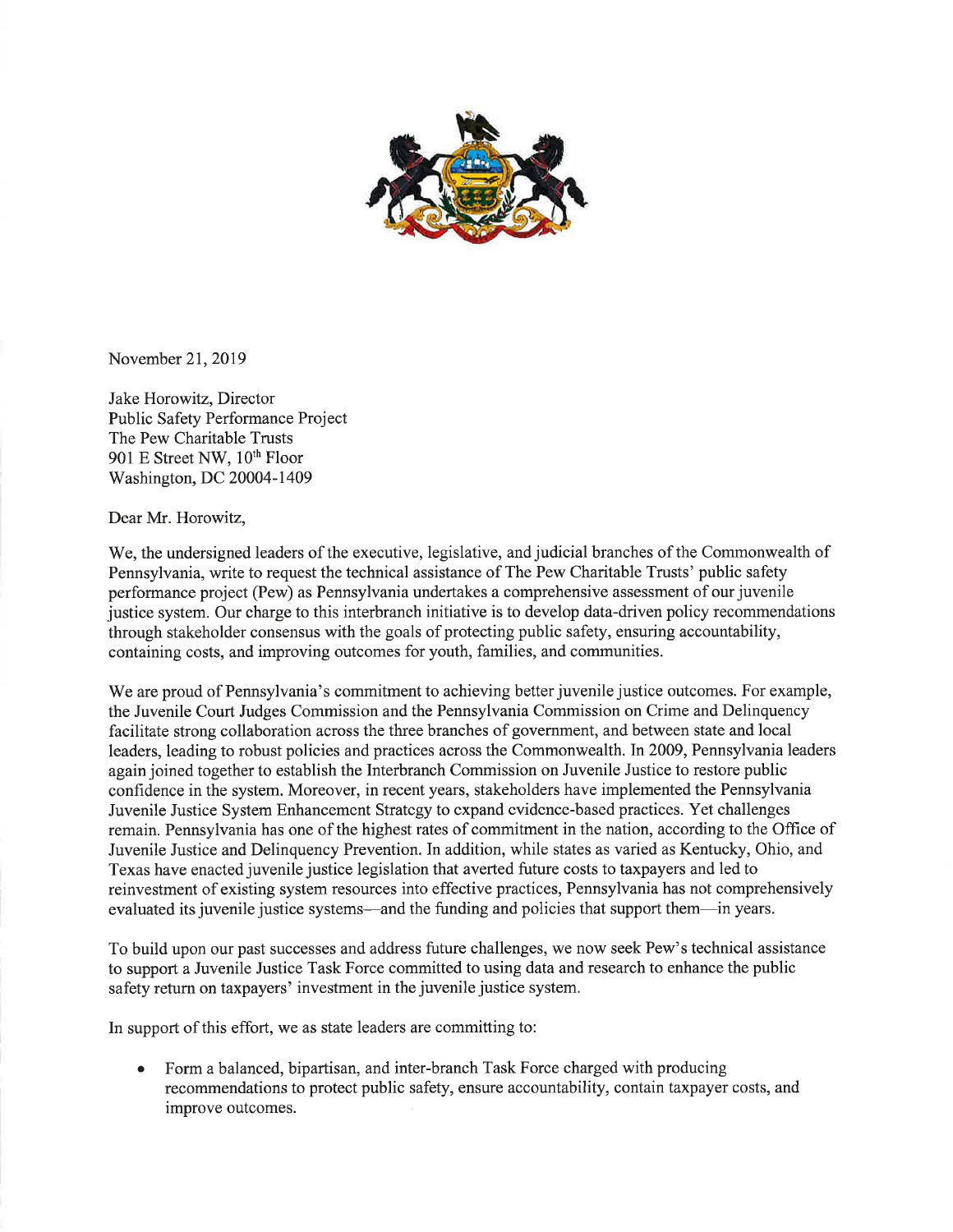- . Appoint members to the Task Force within 30 days of the signing of this letter.
- Publicly announce the formation of the Task Force, as well as the undersigned leaders' commitment to the process, with a jointly signed press release and/or press conference.
- Ensure the Task Force:
	- holds a minimum of six meetings, beginning no later than January 30, 2020 and additional meetings as necessary;
	- . convenes roundtable discussions with juvenile justice system stakeholders and solicits additional input from stakeholders as necessary; and
	- publishes its findings and recommendations in a report to the Governor, the Chief Justice, and the General Assembly no later than November 30, 2020.
- Provide Pew and its partner The Crime and Justice Institute at Community Resources for Justice (CJI) with full and timely access within existing infrastructure to the data required to complete a thorough analysis of the drivers of the juvenile justice system.
- Make ourselves or designee available for briefings from members of the Pew team and the Task Force when: data analysis and system assessment are complete; policies are being developed; the Task Force prepares to release its consensus recommendations; and as necessary throughout the process.
- Review the information and analyses produced by the Task Force.
- Use the recommendations of the Task Force as the foundation for statutory, budgetary, and administrative changes to be considered during the 2021-2022 regular session of the General Assembly.
- o Ensure that the recommendations of the Task Force are designed to achieve savings for taxpayers and to establish sustained reinvestment into programs and practices that work to improve outcomes.

We request that Pew and CJI:

- Work with the chair(s) of the Task Force and its members to facilitate meetings and stakeholder engagement.
- Provide the Task Force with research and analysis of Pennsylvania's juvenile justice system and relevant statutes and administrative policies, including an analysis of the factors driving commitment to Pennsylvania's juvenile residential facilities, a review of the relevant agency policies, and an assessment of the use of evidence-based programs and practices in the Commonwealth.
- Support the planning and facilitation of roundtable discussions with stakeholders and provide summaries to the Task Force.  $\bullet$
- Facilitate the development and drafting of policy options designed to achieve taxpayer savings for system reinvestment based on data and research, with the goals of protecting public safety, ensuring accountability, containing costs, and improving outcomes for youth, families, and communities by: a
	- o advising and educating the Task Force about evidence-based policies, programs, and practices that have been shown to be effective in reducing juvenile offending and recidivism;
	- o projecting the juvenile residential population and cost impact to the Commonwealth of specific policy options; and
	- o engaging and consulting with Pennsylvania's juvenile justice system stakeholders prior to and after the release of the report.